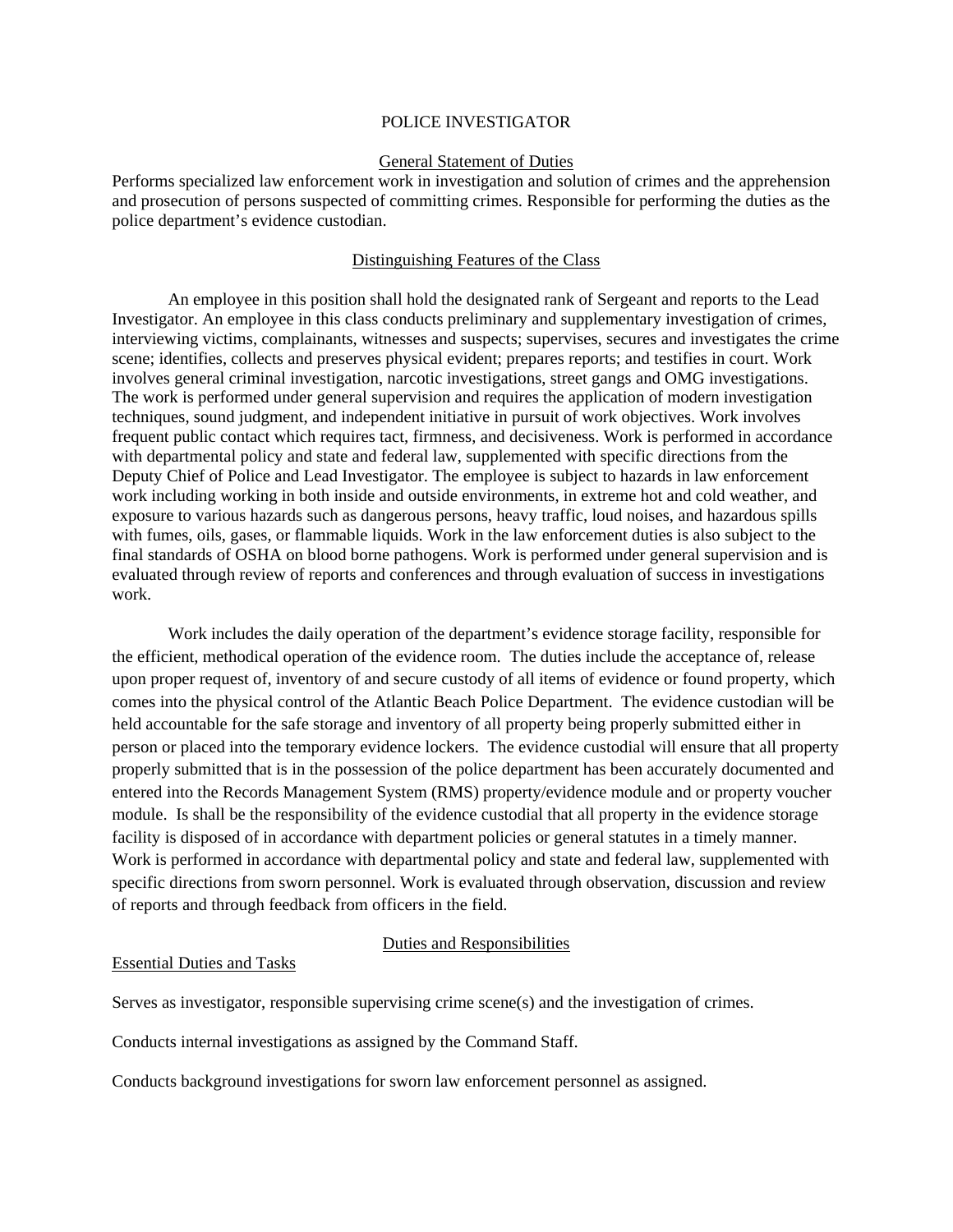Conducts and participates in narcotics investigations work; participates in special narcotics investigations, surveillance, and related programs and activities.

Conducts and participates in street gang and outlaw motorcycle gang investigations work; surveillance, and related programs and activities.

Conducts initial and follow-up investigations of criminal incidents; interviews persons in connection with criminal incidents including victims, witnesses, and suspects; secures crime scenes; obtains warrants, subpoenas and search warrants.

Collects, establishes chain of custody, and preserves physical evidence; processes evidence through onsite identification technology and use of state and local laboratories; maintains records of evidence; returns stolen property to victims when possible.

Prepares and reviews written reports of investigative activities; arrests offenders; testifies in court regarding investigative activities.

Establishes effective contacts with the public, informants, coworkers, district attorney staff, and other law enforcement departments to gain information related to criminal activities; conducts surveillance and develops leads.

Conducts surveillance and cooperates with other law enforcement agencies to investigate, locate, apprehend, and arrest offenders.

Responsible for the storage of, administration of, and the processing of employee physiological test.

Serves as on-call investigations officer to respond to investigations needs after regular work hours.

Serves as Patrol Officer as needed, responding to calls for services and enforcing state laws and town ordinances.

During weather emergencies directs traffic and performs other evacuation and patrol activities as assigned.

## Additional Duties

Performs related duties as required.

### Recruitment and Selection Guidelines

### Knowledge, Skills, and Abilities

Thorough knowledge of modern criminal investigative principles, practices, and procedures.

Thorough knowledge of federal, state, and local laws and ordinances pertaining to police operations, evidence custody and destruction, and investigative procedures.

Considerable knowledge of the practices and procedures involved in narcotics investigations, surveillance, and under cover purchases.

Working knowledge of the application of information technology to law enforcement and criminal investigations work.